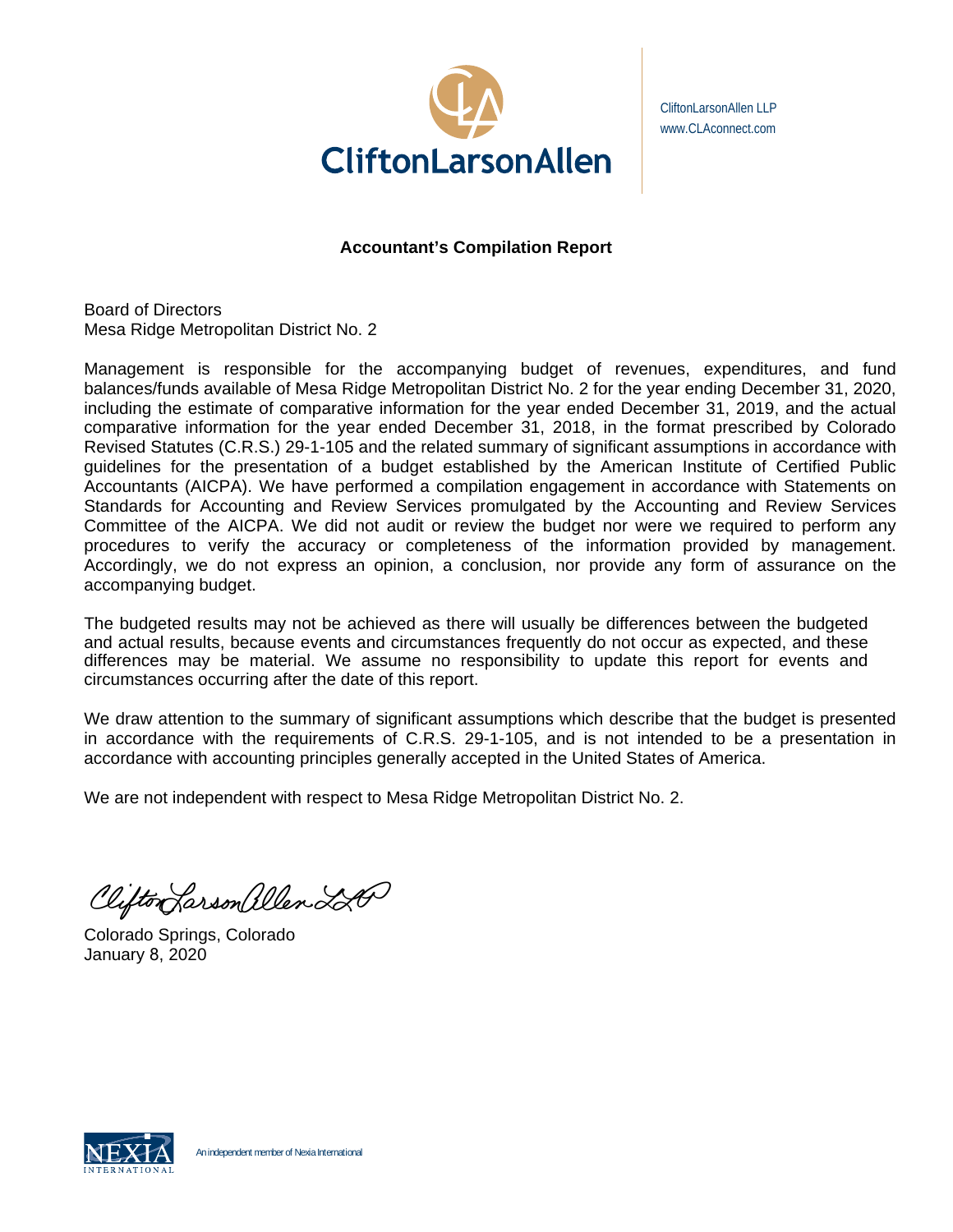#### **MESA RIDGE METROPOLITAN DISTRICT NO. 2 SUMMARY 2020 BUDGET WITH 2018 ACTUAL AND 2019 ESTIMATED For the Years Ended and Ending December 31,**

1/8/20

|                                      |    | <b>ACTUAL</b> |    | <b>ESTIMATED</b> |    | <b>BUDGET</b> |  |
|--------------------------------------|----|---------------|----|------------------|----|---------------|--|
|                                      |    | 2018          |    | 2019             |    | 2020          |  |
| <b>BEGINNING FUND BALANCES</b>       |    | 248,461       | \$ | 345,799          | \$ | 446,189       |  |
| <b>REVENUES</b>                      |    |               |    |                  |    |               |  |
| Property taxes                       |    | 382,417       |    | 387,926          |    | 469,160       |  |
| Property taxes - contractual         |    |               |    |                  |    | 83,129        |  |
| Specific ownership tax               |    | 48,320        |    | 46,551           |    | 60,752        |  |
| Interest income                      |    | 8,877         |    | 10,100           |    | 7,991         |  |
| Other revenue                        |    | 54            |    |                  |    | 2,853         |  |
| Total revenues                       |    | 439,668       |    | 444,577          |    | 623,885       |  |
| Total funds available                |    | 688,129       |    | 790,376          |    | 1,070,074     |  |
| <b>EXPENDITURES</b>                  |    |               |    |                  |    |               |  |
| <b>General Fund</b>                  |    | 43,167        |    | 43,550           |    | 147,202       |  |
| Debt Service Fund                    |    | 299,163       |    | 300,637          |    | 302,834       |  |
| Total expenditures                   |    | 342,330       |    | 344,187          |    | 450,036       |  |
| Total expenditures and transfers out |    |               |    |                  |    |               |  |
| requiring appropriation              |    | 342,330       |    | 344,187          |    | 450,036       |  |
| <b>ENDING FUND BALANCES</b>          | \$ | 345,799       | \$ | 446,189          | \$ | 620,038       |  |
| DEBT SERVICE RESERVE - SERIES 2015   |    | 25,000        |    | 25,000           |    | 25,000        |  |
| TOTAL RESERVE                        | \$ | 25,000        | \$ | 25,000           | \$ | 25,000        |  |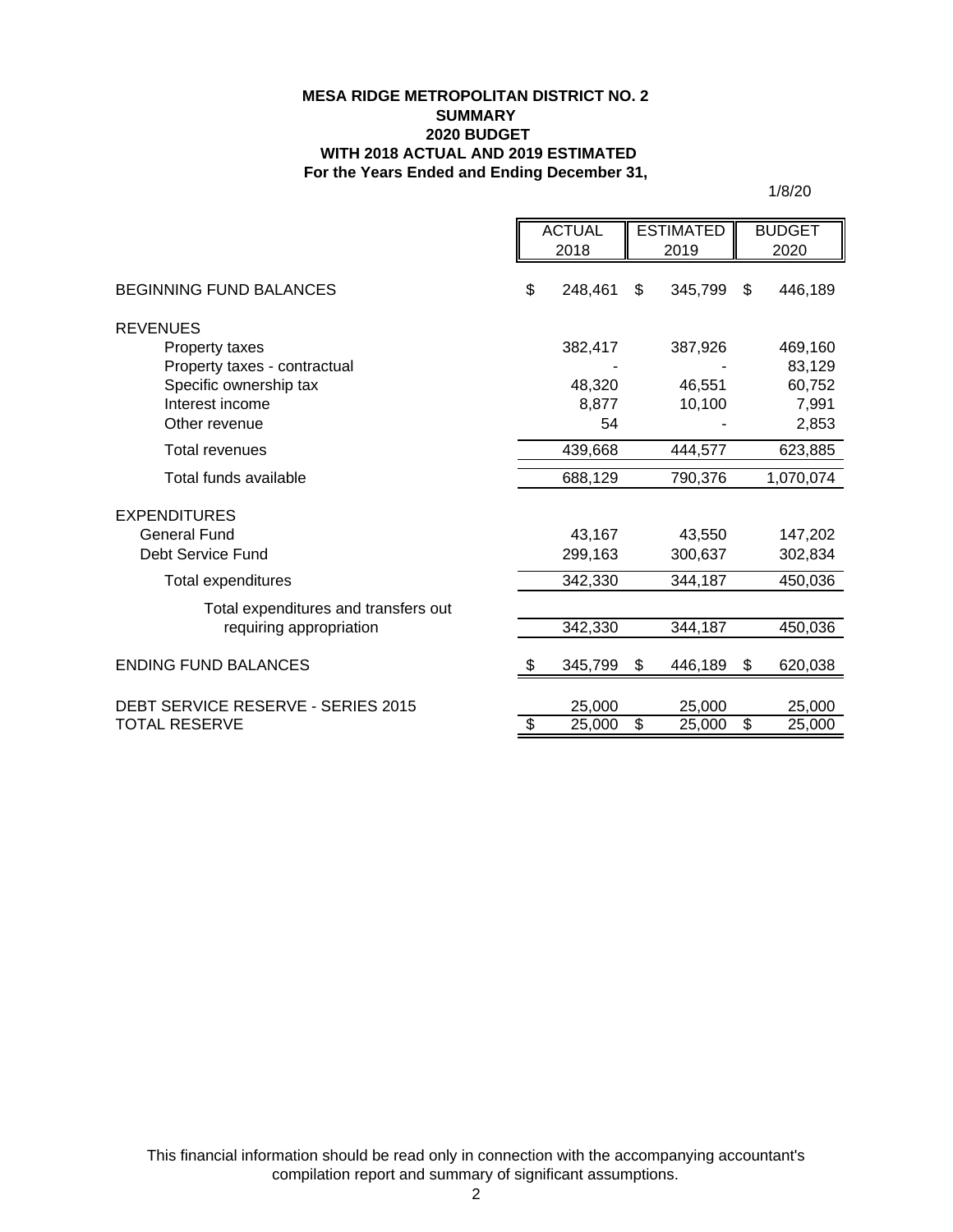#### **MESA RIDGE METROPOLITAN DISTRICT NO. 2 PROPERTY TAX SUMMARY INFORMATION 2020 BUDGET WITH 2018 ACTUAL AND 2019 ESTIMATED For the Years Ended and Ending December 31,**

1/8/20

|                                 |    | <b>ACTUAL</b> | <b>ESTIMATED</b>         |           | <b>BUDGET</b>            |           |
|---------------------------------|----|---------------|--------------------------|-----------|--------------------------|-----------|
|                                 |    | 2018          |                          | 2019      |                          | 2020      |
|                                 |    |               |                          |           |                          |           |
|                                 |    |               |                          |           |                          |           |
| <b>ASSESSED VALUATION</b>       |    |               |                          |           |                          |           |
| Residential                     | \$ | 6,754,390     | \$                       | 6,884,070 | \$                       | 8,330,820 |
| Commercial                      |    | 37,020        |                          | 32,100    |                          | 37,430    |
| Agricultural                    |    | 5,420         |                          | 5,420     |                          | 5,460     |
| State assessed                  |    | 31,490        |                          | 50,930    |                          | 58,700    |
| Vacant land                     |    | 89,750        |                          | 59,330    |                          | 7,090     |
| <b>Certified Assessed Value</b> | S  | 6,918,070     | $\overline{\mathcal{S}}$ | 7,031,850 | $\overline{\mathcal{G}}$ | 8,439,500 |
|                                 |    |               |                          |           |                          |           |
|                                 |    |               |                          |           |                          |           |
| <b>MILL LEVY</b>                |    |               |                          |           |                          |           |
| General                         |    | 5.528         |                          | 5.517     |                          | 5.559     |
| <b>Debt Service</b>             |    | 49.750        |                          | 49.650    |                          | 50.032    |
| Contractual                     |    | 0.000         |                          | 0.000     |                          | 9.850     |
| Total mill levy                 |    | 55.278        |                          | 55.167    |                          | 65.441    |
|                                 |    |               |                          |           |                          |           |
|                                 |    |               |                          |           |                          |           |
| <b>PROPERTY TAXES</b>           |    |               |                          |           |                          |           |
| General                         | \$ | 38,243        | \$                       | 38,795    | \$                       | 46,915    |
| <b>Debt Service</b>             |    | 344,174       |                          | 349,131   |                          | 422,245   |
| Contractual                     |    |               |                          |           |                          | 83,129    |
|                                 |    |               |                          |           |                          |           |
| Levied property taxes           |    | 382,417       |                          | 387,926   |                          | 552,289   |
| Adjustments to actual/rounding  |    |               |                          |           |                          |           |
| <b>Budgeted property taxes</b>  | \$ | 382,417       | \$                       | 387,926   | \$                       | 552,289   |
|                                 |    |               |                          |           |                          |           |
|                                 |    |               |                          |           |                          |           |
| <b>BUDGETED PROPERTY TAXES</b>  |    |               |                          |           |                          |           |
| General                         | \$ | 38,243        | \$                       | 38,795    | \$                       | 46,915    |
| <b>Debt Service</b>             |    | 344,174       |                          | 349,131   |                          | 422,245   |
| <b>Contractual</b>              |    |               |                          |           |                          | 83,129    |
|                                 | \$ | 382,417       | \$                       | 387,926   | \$                       | 552,289   |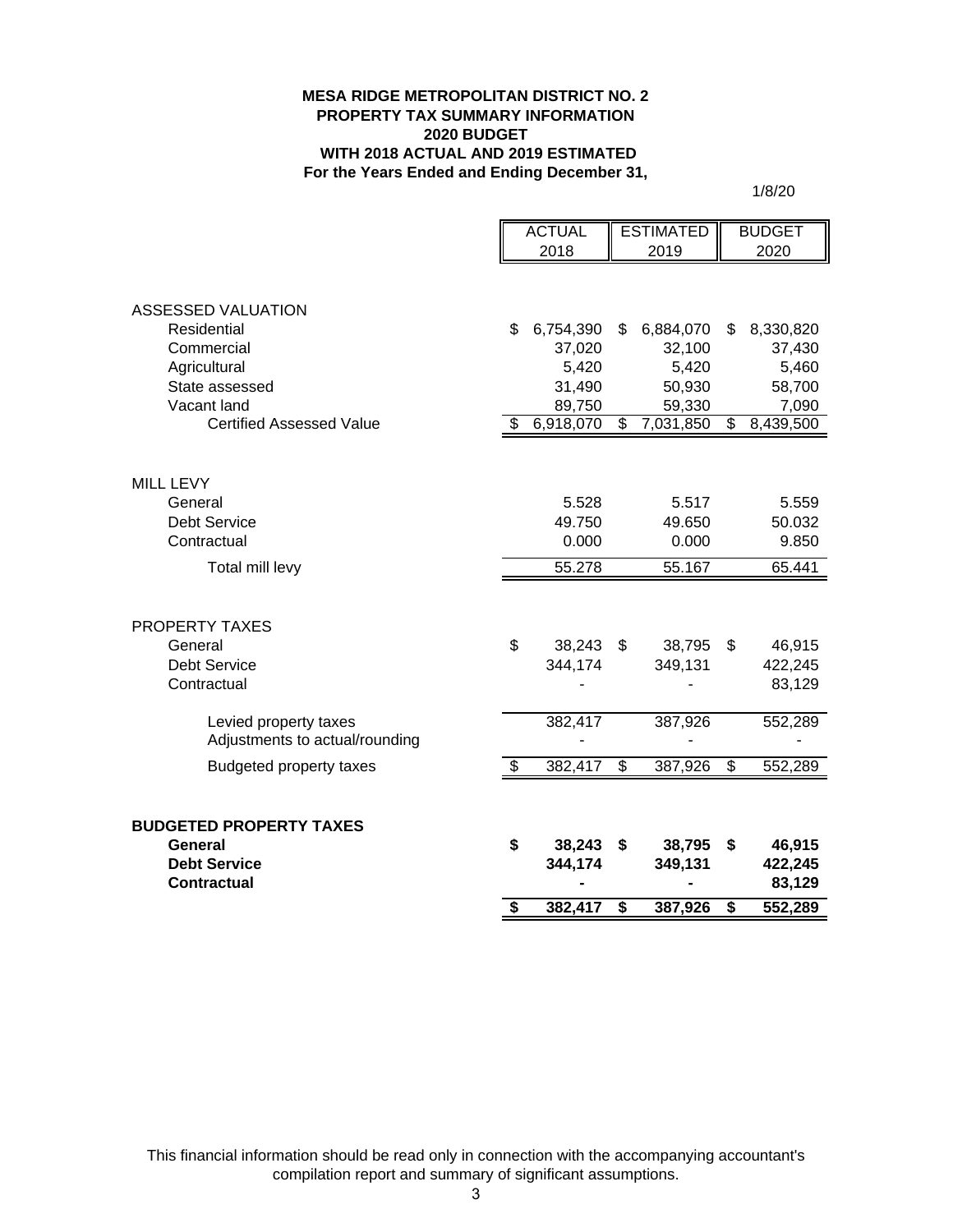### **For the Years Ended and Ending December 31, MESA RIDGE METROPOLITAN DISTRICT NO. 2 GENERAL FUND 2020 BUDGET WITH 2018 ACTUAL AND 2019 ESTIMATED**

1/8/20

|                                                   | <b>ACTUAL</b> | <b>ESTIMATED</b> | <b>BUDGET</b> |
|---------------------------------------------------|---------------|------------------|---------------|
|                                                   | 2018          | 2019             | 2020          |
|                                                   |               |                  |               |
| <b>BEGINNING FUND BALANCE</b>                     | \$            | \$               | S             |
| <b>REVENUES</b>                                   |               |                  |               |
| Property taxes                                    | 38,243        | 38,795           | 46,915        |
| Property taxes - contractual                      |               |                  | 83,129        |
| Specific ownership tax                            | 4,861         | 4,655            | 14,305        |
| Interest income                                   | 9             | 100              |               |
| Other revenue                                     | 54            |                  | 2,853         |
| <b>Total revenues</b>                             | 43,167        | 43,550           | 147,202       |
| Total funds available                             | 43,167        | 43,550           | 147,202       |
| <b>EXPENDITURES</b>                               |               |                  |               |
| General and administrative                        |               |                  |               |
| County Treasurer's fee                            | 575           | 582              | 704           |
| County Treasurer's fee - contractual              |               |                  | 1,247         |
| Contingency                                       |               |                  | 2,853         |
| Operations and maintenance                        |               |                  |               |
| Intergovernmental expenditures - Mesa Ridge No. I | 42,592        | 42,968           | 60,516        |
| Intergovernmental expenditures - Cross Creek MD   |               |                  | 81,882        |
| <b>Total expenditures</b>                         | 43,167        | 43,550           | 147,202       |
|                                                   |               |                  |               |
| Total expenditures and transfers out              |               |                  |               |
| requiring appropriation                           | 43,167        | 43,550           | 147,202       |
| <b>ENDING FUND BALANCE</b>                        |               |                  |               |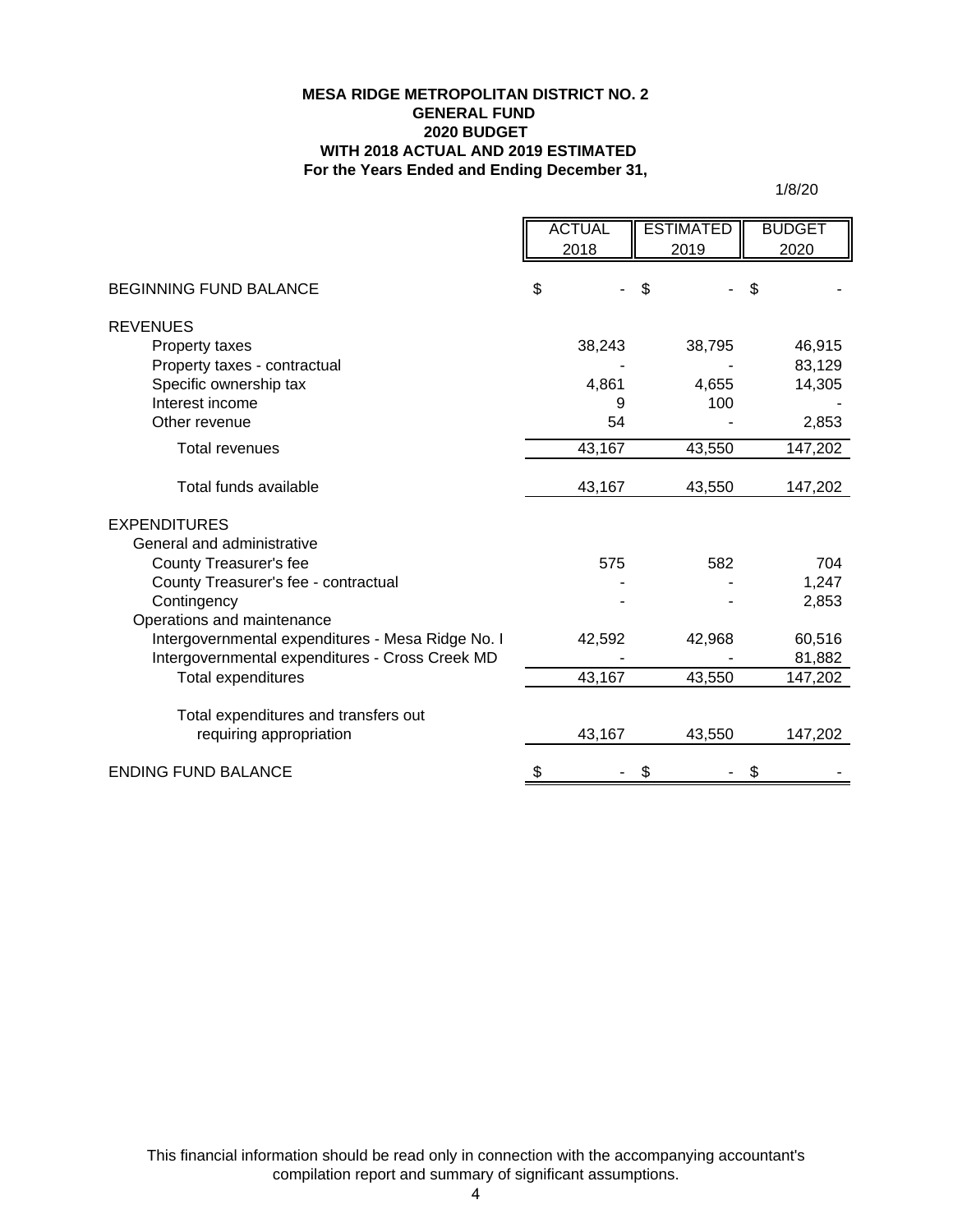### **MESA RIDGE METROPOLITAN DISTRICT NO. 2 DEBT SERVICE FUND 2020 BUDGET WITH 2018 ACTUAL AND 2019 ESTIMATED For the Years Ended and Ending December 31,**

1/8/20

|                                      | <b>ACTUAL</b><br>2018 |                 | <b>ESTIMATED</b><br>2019 |                 | <b>BUDGET</b><br>2020 |  |
|--------------------------------------|-----------------------|-----------------|--------------------------|-----------------|-----------------------|--|
|                                      |                       |                 |                          |                 |                       |  |
| <b>BEGINNING FUND BALANCE</b>        | \$<br>248,461         | \$              | 345,799                  | \$              | 446,189               |  |
| <b>REVENUES</b>                      |                       |                 |                          |                 |                       |  |
| Property taxes                       | 344,174               |                 | 349,131                  |                 | 422,245               |  |
| Specific ownership tax               | 43,459                |                 | 41,896                   |                 | 46,447                |  |
| Interest income                      | 8,868                 |                 | 10,000                   |                 | 7,991                 |  |
| <b>Total revenues</b>                | 396,501               |                 | 401,027                  |                 | 476,683               |  |
|                                      |                       |                 |                          |                 |                       |  |
| Total funds available                | 644,962               |                 | 746,826                  |                 | 922,872               |  |
| <b>EXPENDITURES</b>                  |                       |                 |                          |                 |                       |  |
| General and administrative           |                       |                 |                          |                 |                       |  |
| County Treasurer's fee               | 5,163                 |                 | 5,237                    |                 | 6,334                 |  |
| <b>Debt Service</b>                  |                       |                 |                          |                 |                       |  |
| <b>Bond interest</b>                 | 234,000               |                 | 230,400                  |                 | 226,500               |  |
| Bond principal                       | 60,000                |                 | 65,000                   |                 | 70,000                |  |
| <b>Total expenditures</b>            | 299,163               |                 | 300,637                  |                 | 302,834               |  |
|                                      |                       |                 |                          |                 |                       |  |
| Total expenditures and transfers out |                       |                 |                          |                 |                       |  |
| requiring appropriation              | 299,163               |                 | 300,637                  |                 | 302,834               |  |
| <b>ENDING FUND BALANCE</b>           | \$<br>345,799         | \$              | 446,189                  | \$              | 620,038               |  |
|                                      |                       |                 |                          |                 |                       |  |
| DEBT SERVICE RESERVE - SERIES 2015   | \$<br>25,000          | \$              | 25,000                   | \$              | 25,000                |  |
| <b>TOTAL RESERVE</b>                 | \$<br>25,000          | $\overline{\$}$ | 25,000                   | $\overline{\$}$ | 25,000                |  |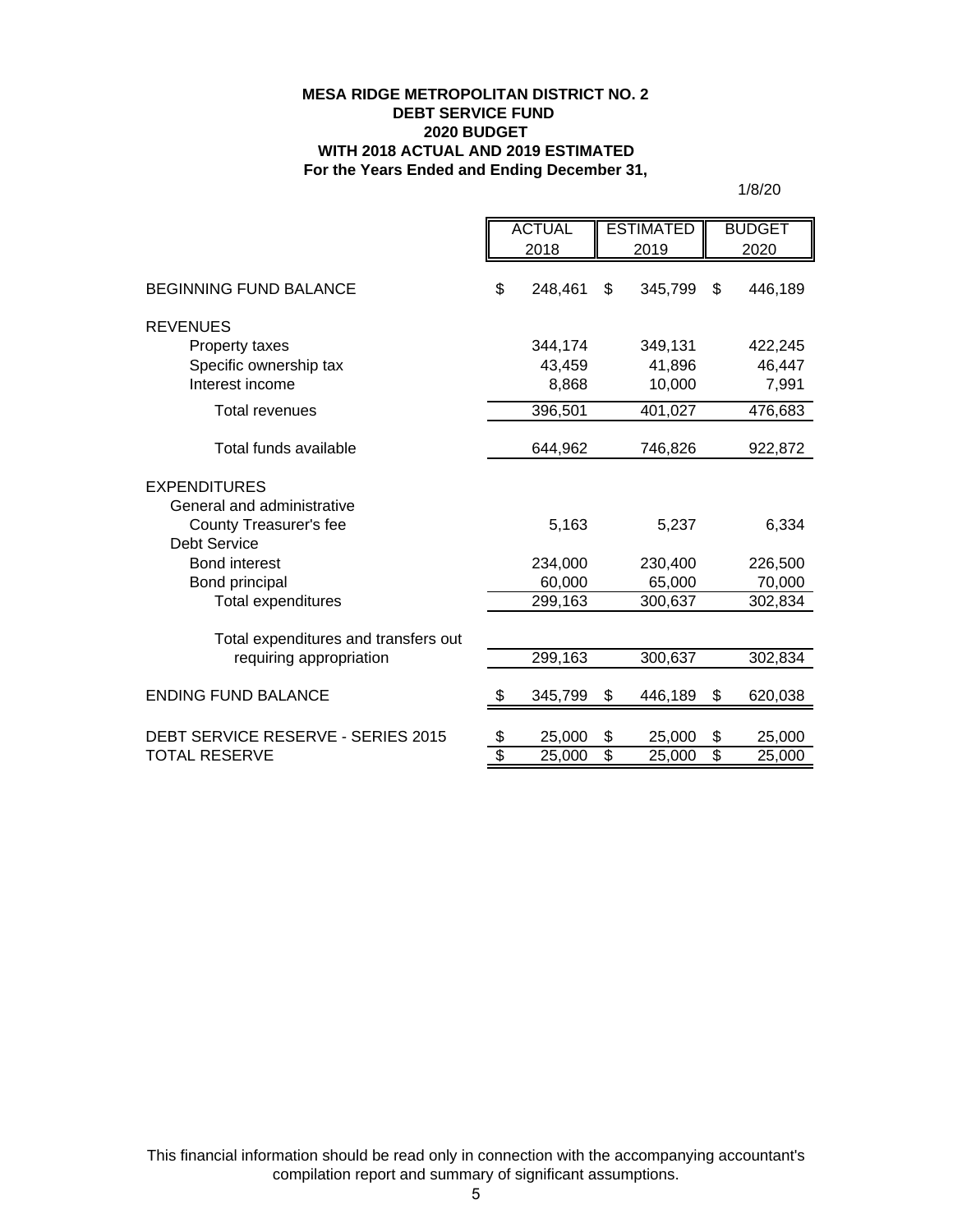### **MESA RIDGE METROPOLITAN DISTRICT NO. 2 2020 BUDGET SUMMARY OF SIGNIFICANT ASSUMPTIONS**

### **Services Provided**

Mesa Ridge Metropolitan District No. 2 (the "District") and Mesa Ridge Metropolitan District No. 1 (District No. 1) were formed under the Joint Service Plan approved by the City of Fountain, Colorado. The Districts' service area is located entirely within the City of Fountain, El Paso County, Colorado. The District is responsible for providing funding to support costs related to services and improvements utilizing the tax base, fees, and charges and will be deemed to be the "Financing District" in order to generate the necessary revenues. District No. 1 will be responsible for managing the design, construction, and operation of the public facilities and improvements and will be deemed to be the "Managing District." Under the Service Plan, the Districts provide the following services: water, wastewater, street improvements, safety protection, parks and recreation, mosquito control, television relay and translation, transportation, and drainage.

The District was organized by El Paso County Court Order on September 20, 2004.

At an election held on November 2, 2004, the voters approved general indebtedness of \$7,000,000 for street improvements, \$2,000,000 for water supply, \$2,000,000, sanitary sewer, \$1,000,000 for traffic and safety controls, \$3,000,000 for parks and recreation, \$1,000,000 for mosquito control, \$1,000,000 for television relay and translation, \$250,000 for public transportation, and \$20,000,000 for refinancing District debt. The voters also approved an annual increase in taxes of \$500,000 at a mill levy rate without limitation or with such limitations as may be determined by the board for the purpose of the District's operations, maintenance, and other expenses. The election also allows the District to retain all revenues without regard to the limitations contained in Article X, Section 20 of the Colorado constitution. Pursuant to the District's combined service plan filed with the city, the maximum debt service mill levy the District can impose is 50.000 mills.

Pursuant to the Service Plan, the Districts are permitted to issue bond indebtedness of up to \$35,000,000.

The District has no employees and all administrative functions are contractual.

The District prepares its budget on the modified accrual basis of accounting, in accordance with requirements of Colorado Revised Statutes C.R.S. 29-1-105 using its best estimates as of the date of the budget hearing. These estimates are based on expected conditions and its expected course of actions. The assumptions disclosed herein are those that the District believes are significant to the budget. There will usually be differences between the budget and actual results, because events and circumstances frequently do not occur as expected, and those differences may be material.

#### **Revenues**

### **Property Taxes**

Property taxes are levied by the District's Board of Directors. The levy is based on assessed valuations determined by the County Assessor generally as of January 1 of each year. The levy is normally set by December 15 by certification to the County Commissioners to put the tax lien on the individual properties as of January 1 of the following year. The County Treasurer collects the determined taxes during the ensuing calendar year. The taxes are payable by April or, if in equal installments, at the taxpayer's election, in February and June.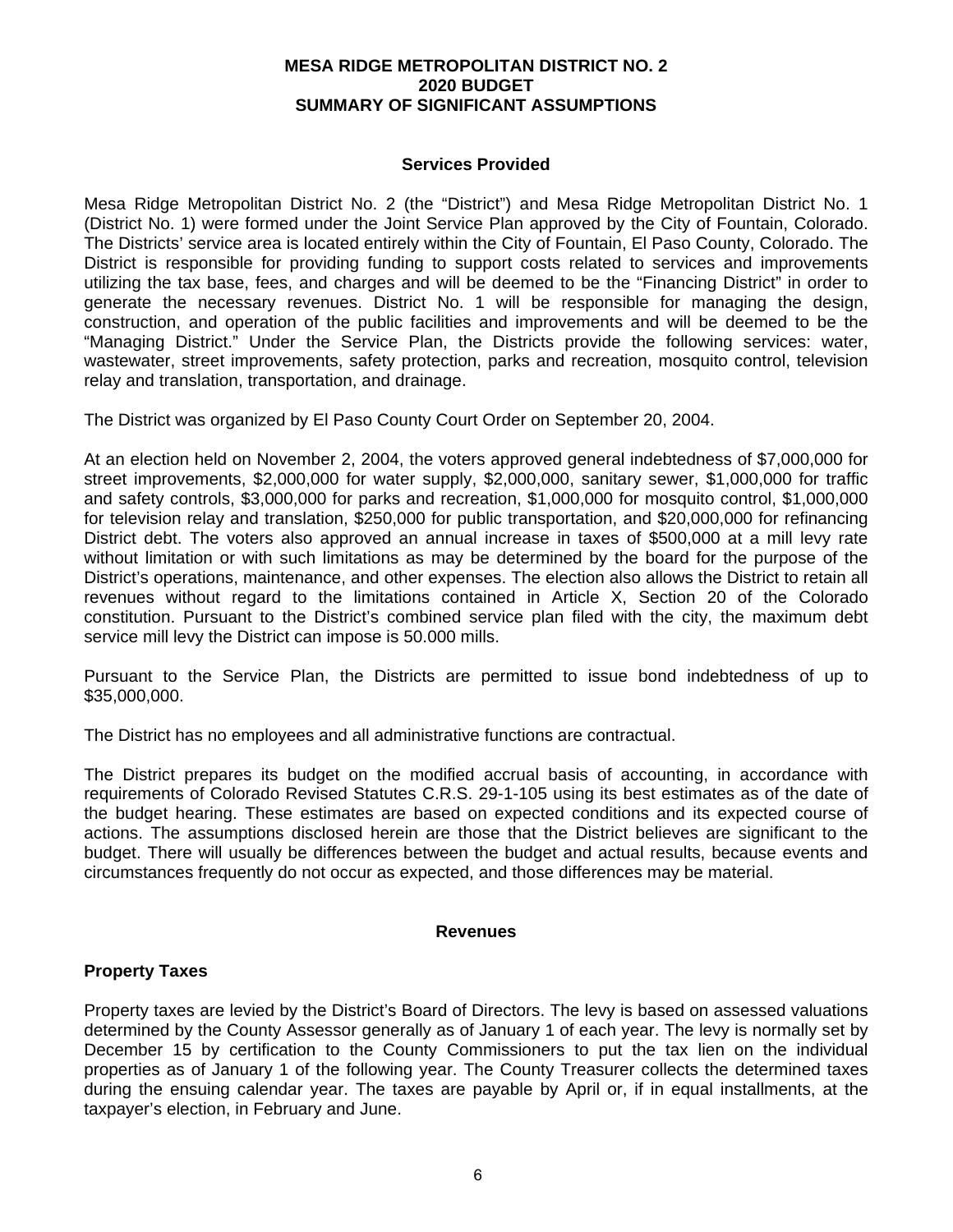### **MESA RIDGE METROPOLITAN DISTRICT NO. 2 2020 BUDGET SUMMARY OF SIGNIFICANT ASSUMPTIONS**

### **Revenues -** (continued)

Delinquent taxpayers are notified in August and generally sales of the tax liens on delinquent properties are held in November or December. The County Treasurer remits the taxes collected monthly to the District.

The District set a mill levy for property tax collection in 2020. The calculation of the taxes levied is displayed on the Property Tax Summary Page at the adopted mill levy of 65.441 mills.

## **Specific Ownership Tax**

Specific ownership taxes are set by the State and collected by the County Treasurer, primarily on vehicle licensing within the County as a whole. The specific ownership taxes are allocated by the County Treasurer to all taxing entities within the County. The budget assumes that the District's share will be equal to approximately 11% of the property taxes collected.

### **Interest Income**

Interest earned on the District's available funds has been estimated based on an average interest rate of 1.5%.

## **Expenditures**

## **County Treasurer's Fees**

County Treasurer's collection fees have been computed at 1.5% of property taxes**.** 

### **Intergovernmental Transfers – Mesa Ridge Metropolitan District No. 1**

Per the Intergovernmental Agreement between the District and District No. 1, net revenues are transferred to District No. 1 to help fund operations and maintenance expenses of both districts.

### **Intergovernmental Transfers – Cross Creek Metropolitan District**

Per the Intergovernmental Agreement between the District and Cross Creek Metropolitan District, net revenues from the contractual mill levy are transferred to Cross Creek Metropolitan District to help fund the operations and maintenance expenses of the Regional Park.

### **Debt Service**

Principal and interest payments are provided based on the debt amortization schedule from the Series 2015 Bonds.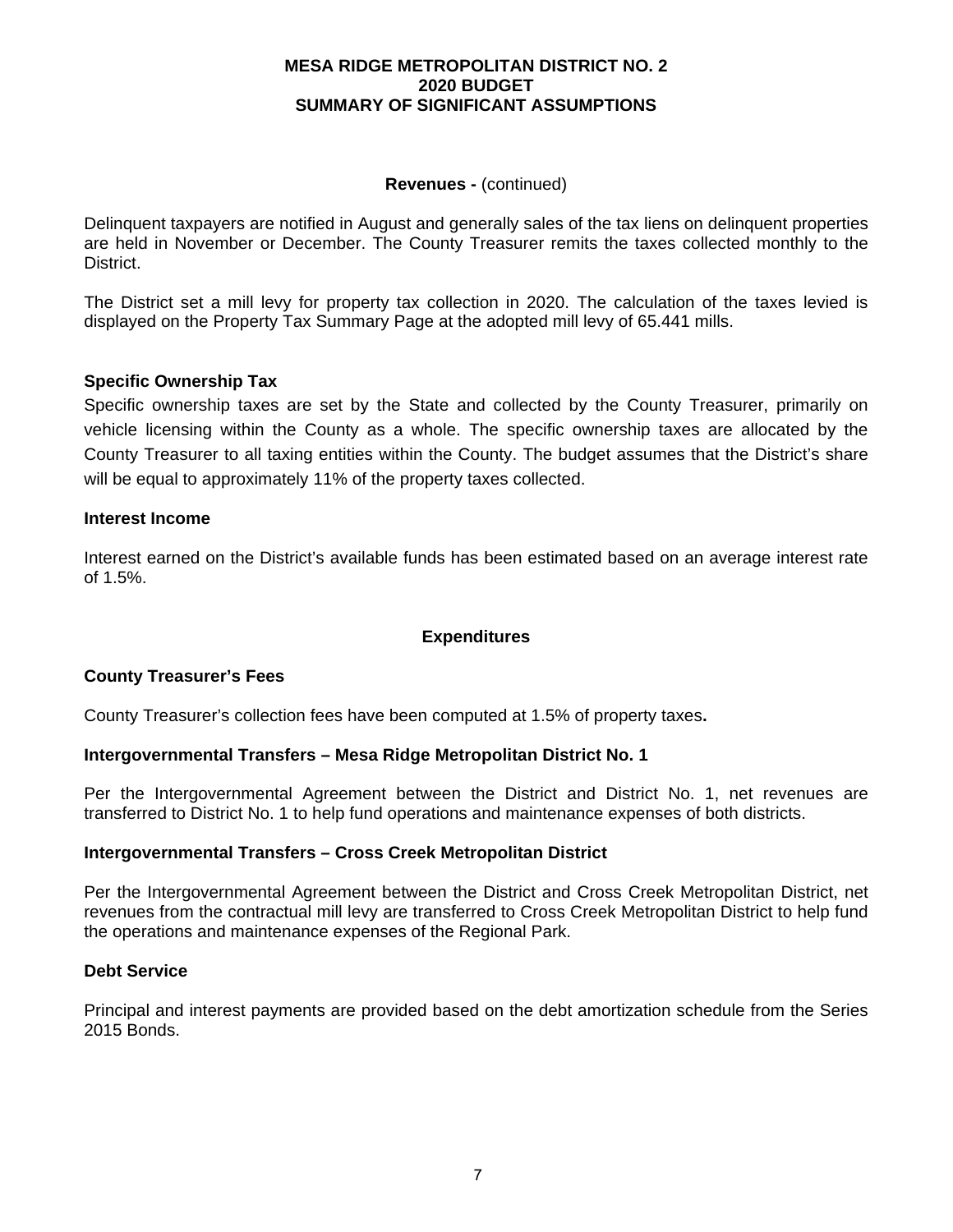### **MESA RIDGE METROPOLITAN DISTRICT NO. 2 2020 BUDGET SUMMARY OF SIGNIFICANT ASSUMPTIONS**

### **Debt and Leases**

On March 26, 2015, the District issued \$4,000,000 of Limited Tax General Obligation Bonds, Series 2015. The bonds bear interest at the rate of 6% per annum, payable semiannually on June 1 and December 1, commencing on June 1, 2015. Principal payments are due on December 1, commencing on December 1, 2015. The bonds mature on December 1, 2044. The bonds are subject to redemption prior to maturity, at the option of the District, on or after December 1, 2024, upon payment of par and accrued interest, without redemption premium.

The bonds are secured by Pledged Revenue, which consists of the Limited Mill Levy, the portion of specific ownership taxes attributable to the Limited Mill Levy, and any other revenues of the District legally available to pay principal of and interest on the bonds which are not required to pay the District's operations and maintenance costs. The Limited Mill Levy is an ad valorem mill levy imposed upon all taxable property in the District each year in an amount sufficient to pay the principal of, premium if any, and interest on the bonds, but not in excess of 45.000 mills. During 2019, the residential assessment rate was changed from 7.20% to 7.15%, and the maximum mill levy was adjusted to 49.993.

Proceeds of the bonds were used (1) to pay for improvements of the District in accordance with the Joint Financing and Reimbursement Agreement between the District, District No. 1, and the Developer, (2) fund the Reserve Fund Requirement in the amount of \$25,000, and (3) pay the costs of issuance of the bonds.

The District has no capital or operating leases.

### **Reserves**

## **Debt Service Reserve**

The Series 2015 bonds have a required debt service reserve of \$25,000.

## **Emergency Reserve**

TABOR requires local governments to establish Emergency Reserves. These reserves must be at least 3% of fiscal year spending. Since substantially all funds received by the District are transferred to District No. 1, which pays for all of the District's operations and maintenance costs, an emergency reserve is not reflected in the District's Budget. The emergency reserve for these funds is reflected in District No. 1.

## **This information is an integral part of the accompanying budget.**